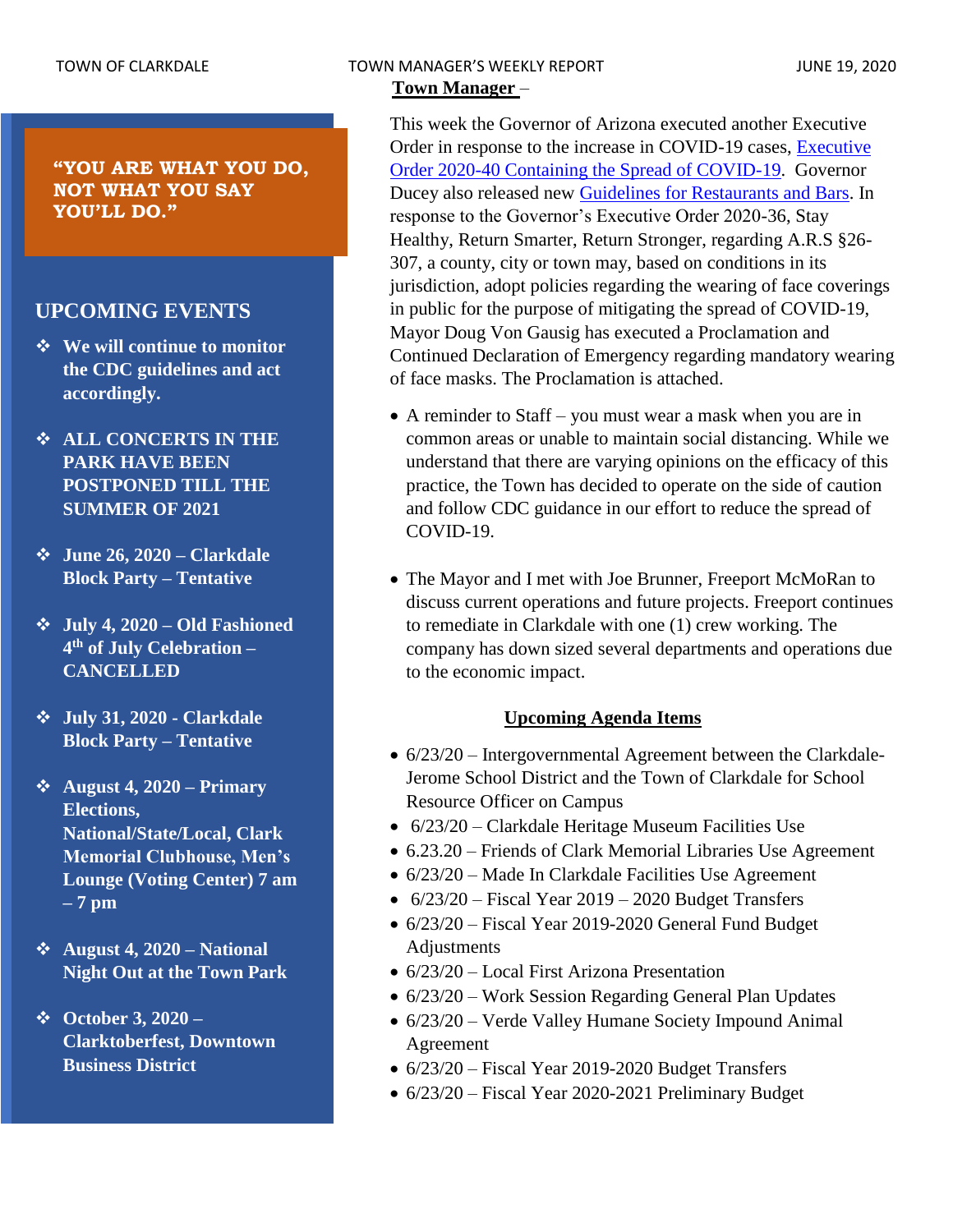#### *FINANCE DEPARTMENT UPDATES*

• Welcome to Marti Blad, our new Chief Water/Wastewater Operator. Marti started this week by participating in interviews for our Water/Wastewater Operator opening. She is a welcome addition to our Clarkdale Team.

# Yavapai County COVID-19 Update 6/19/2020 10:30:00 AM

| <b>Yavapai County</b>                                                                                                                                                                                                                                                                                                                                                                                                                                                                                                |                                                                                                                                                                                                                                                                                                                                                                                                                                            | Arizona                                                                                                                                                                                                                                                                                               |
|----------------------------------------------------------------------------------------------------------------------------------------------------------------------------------------------------------------------------------------------------------------------------------------------------------------------------------------------------------------------------------------------------------------------------------------------------------------------------------------------------------------------|--------------------------------------------------------------------------------------------------------------------------------------------------------------------------------------------------------------------------------------------------------------------------------------------------------------------------------------------------------------------------------------------------------------------------------------------|-------------------------------------------------------------------------------------------------------------------------------------------------------------------------------------------------------------------------------------------------------------------------------------------------------|
| Confirmed Cases: 422 Deaths: 7 Recoveries: 220                                                                                                                                                                                                                                                                                                                                                                                                                                                                       |                                                                                                                                                                                                                                                                                                                                                                                                                                            | Cases: 46689 Deaths: 1312                                                                                                                                                                                                                                                                             |
| <b>Yavapai Case Locations</b><br>Camp Verde<br>33<br>Chino Valley*<br>14<br>Cornville<br>5 <sup>5</sup><br>41<br>Cottonwood<br>16<br>Dewey-Humboldt*<br>Mayer*<br>15<br>Paulden<br>$\overline{7}$<br>Prescott*<br>66<br>Prescott Valley*<br>52<br><b>Rimrock</b><br>$\overline{7}$<br>28<br>Sedona<br><b>Other Quad Cities</b><br>10<br><b>Other Verde Valley</b><br>$\overline{4}$<br><b>Unknown</b><br>*Mingus Mtn Academy 123<br>*MMA Recoveries<br>92<br><b>Students</b><br>27<br><b>Staff</b><br>3<br>Community | <b>Yavapai Tests</b><br>Total Tested 15793<br>15371<br>97.3%<br>Negative<br><b>Positive</b><br>422<br><b>Hospitalizations</b><br>YRMC8<br>0 PUI (West Campus)<br>0 PUI (East Campus)<br>VVMC6<br>1 PUI<br><b>VA</b><br>0 PUI<br>- 1<br>* A PUI is an in-patient who has<br>been admitted for care that has<br>been tested for COVID-19 with<br>results still pending.<br>* These numbers are only<br>COVID-19 related<br>hospitalizations. | <b>Yavapai Case Details</b><br>Count<br>Age<br>$0$ to $12$<br>14<br>95<br>13 to 17<br>39<br>18 to 24<br>42<br>25 to 34<br>42<br>35 to 44<br>48<br>45 to 54<br>$\overline{55}$ to $\overline{64}$<br>53<br>$65$ to $74$<br>54<br>75 to 84<br>24<br>$85 +$<br>10<br>273<br>Female<br><b>Male</b><br>149 |

## [Testing Sites in Yavapai County](https://www.yavapai.us/Portals/39/COVID-19/TestingSitesinYavapaiCounty.pdf)

[Emergency Operations Center Personal Protection Equipment \(PPE\) Donations](http://www.yavapai.us/Portals/39/PPE%20Donations.pdf)

[Yavapai County Community Health Services' COVID-19 Resources for Reopening](https://www.yavapai.us/chs/COVID-19) *Please refer to Governor Ducey's website for reopening timelines: <https://azgovernor.gov/>*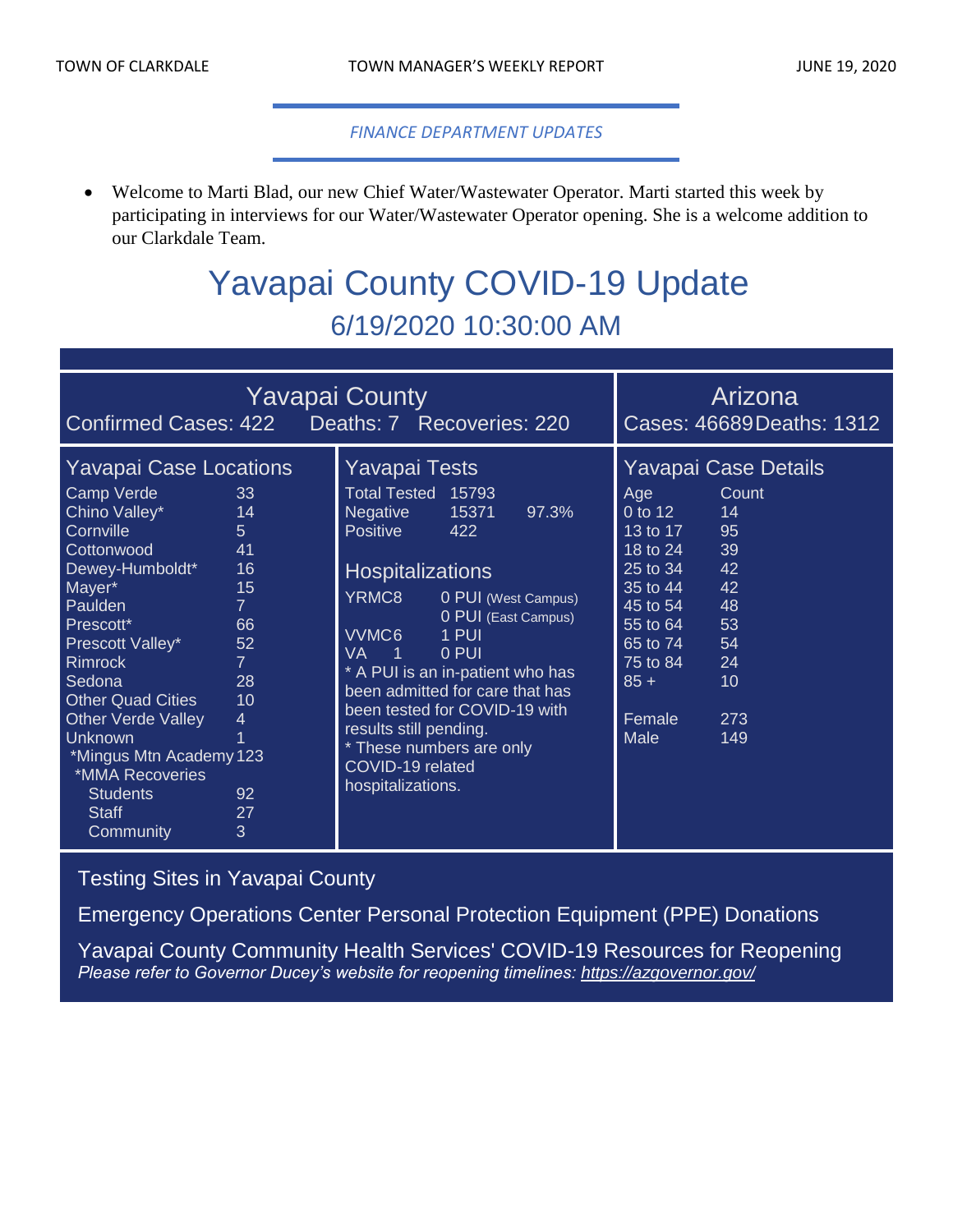#### *PARKS & RECREATION DEPARTMENT UPDATES*

Parks and Recreation Event, Program and Activity Reports –

- Parks and Recreation are gathering public input for future parks and recreation in Clarkdale through a survey. We currently have 197 survey responses. The extended deadline is June 28th and the information went out in Small Talk this week for people to complete online or to call for over the phone service.
- In response to the Coronavirus and to follow CDC Guidelines, the Old Fashioned 4<sup>th</sup> of July Celebration was cancelled. Staff still wanted a way to celebrate our Nations Independence Day. LED lighting displays will be in the park starting June 22<sup>nd</sup>. The Salt River Cement Plant graciously donated \$2,500 toward the light displays. Please stroll through the Downtown area to enjoy the lights.

#### Verde River @ Clarkdale –

• New signs have been installed to replace the faded/sun damaged entry signs at the Lower TAPCO RAP. Thank you to Joni Westcott and Public Works for your cooperation and assistance in getting this done.



The Verde River Institute (VRI) applied for and has received a grant from Arizona State Parks & Trails to initiate an "on-river ranger" program. The grant funds will allow VRI to provide qualified boaters on the river during heavy use days. The Verde River Rangers (1 or 2 at a time) will travel on-river between RAP's, engaging users and sharing river ethics, boating safety and river hazard information. In addition, Rangers will pick up trash along their route and encourage others to do the same. River ecology and hydrology, along with river history will be shared if questions arise while Rangers are interacting with public. This program is not affiliated with the Town of Clarkdale and does not affect VRI River Runner annual permit.

### Social Media –

Social Media Posts: 6/11 General Plan 101 6/16 Clarkdale Town Offices Now Open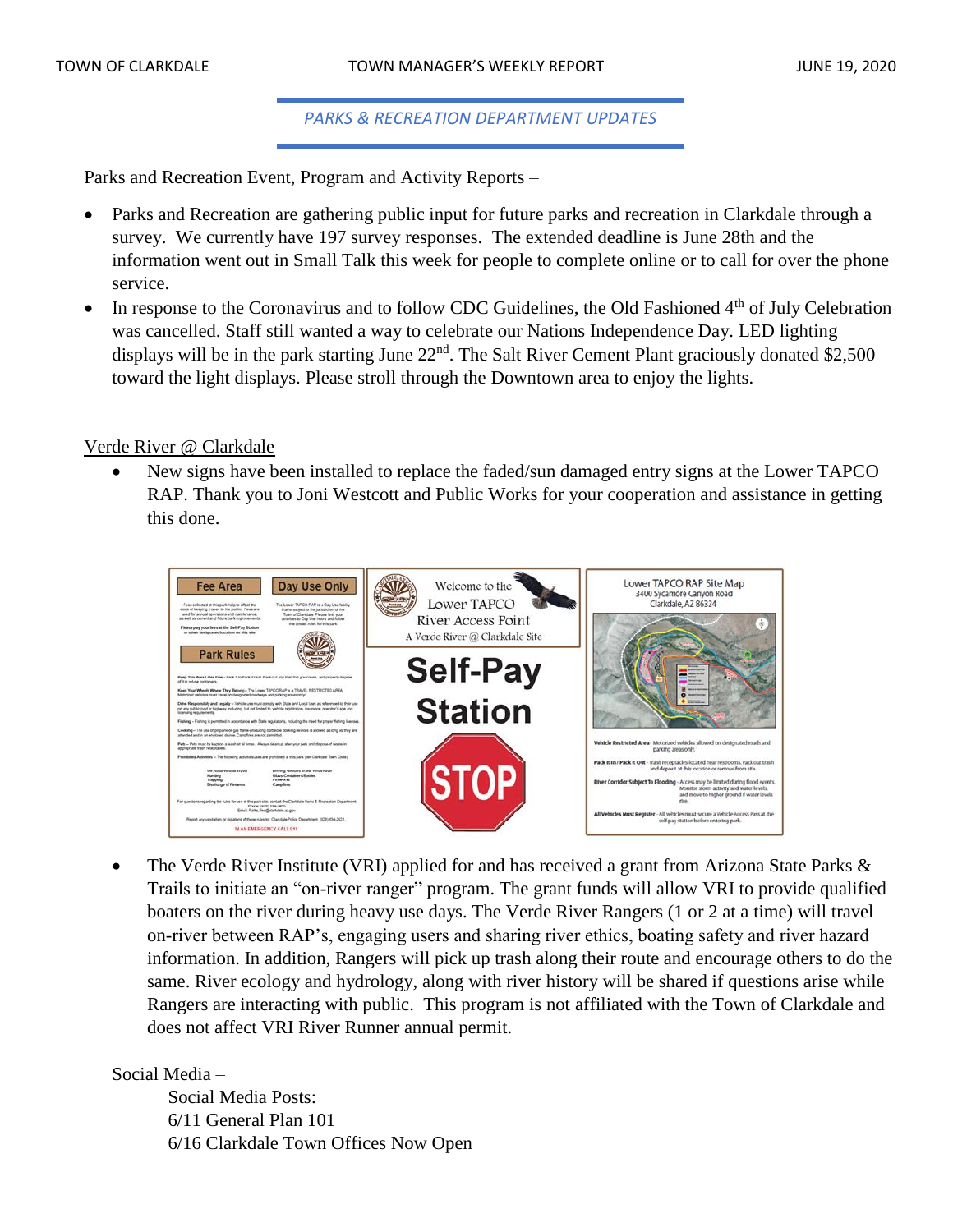6/17 July Small Talk 6/17 Board & Commission Openings 6/18 Census (shared) 6/18 Parks & Recreation Survey

### Parks and Recreation Commission –

• Lynda Zanolli has informed staff that she will not re-apply to the Parks and Recreation Commission. Lynda has served for nearly 15 years between Parks and Recreations Commission and Community Services Commission. Her spunk and expertise as a long-time member will certainly be missed.

> *COMMUNITY DEVELOPMENT DEPARTMENT UPDATES*

- Certified Local Government Staff will meet with SHPO next week to discuss the Historic Preservation Commission Ordinance. They have seen the draft and are pleased thus far.
- General Plan Commission The meeting on June 16, 2020 consisted of reviewing the Introduction section of the General Plan. Next months meeting will discuss Land Use Designations and Circulation.
- Staff has met with a property owner who layed concrete over an easement and other private properties. The resident was apologetic and understands he cannot move forward with the project until he secures a building permit and submits letters from neighboring residents showing their approval of the project.
- Code Enforcement No complaints received this week.
- Centennial Bricks Mr. Paul Grasso with his can-do attitude, installed our two new Centennial Brick orders.

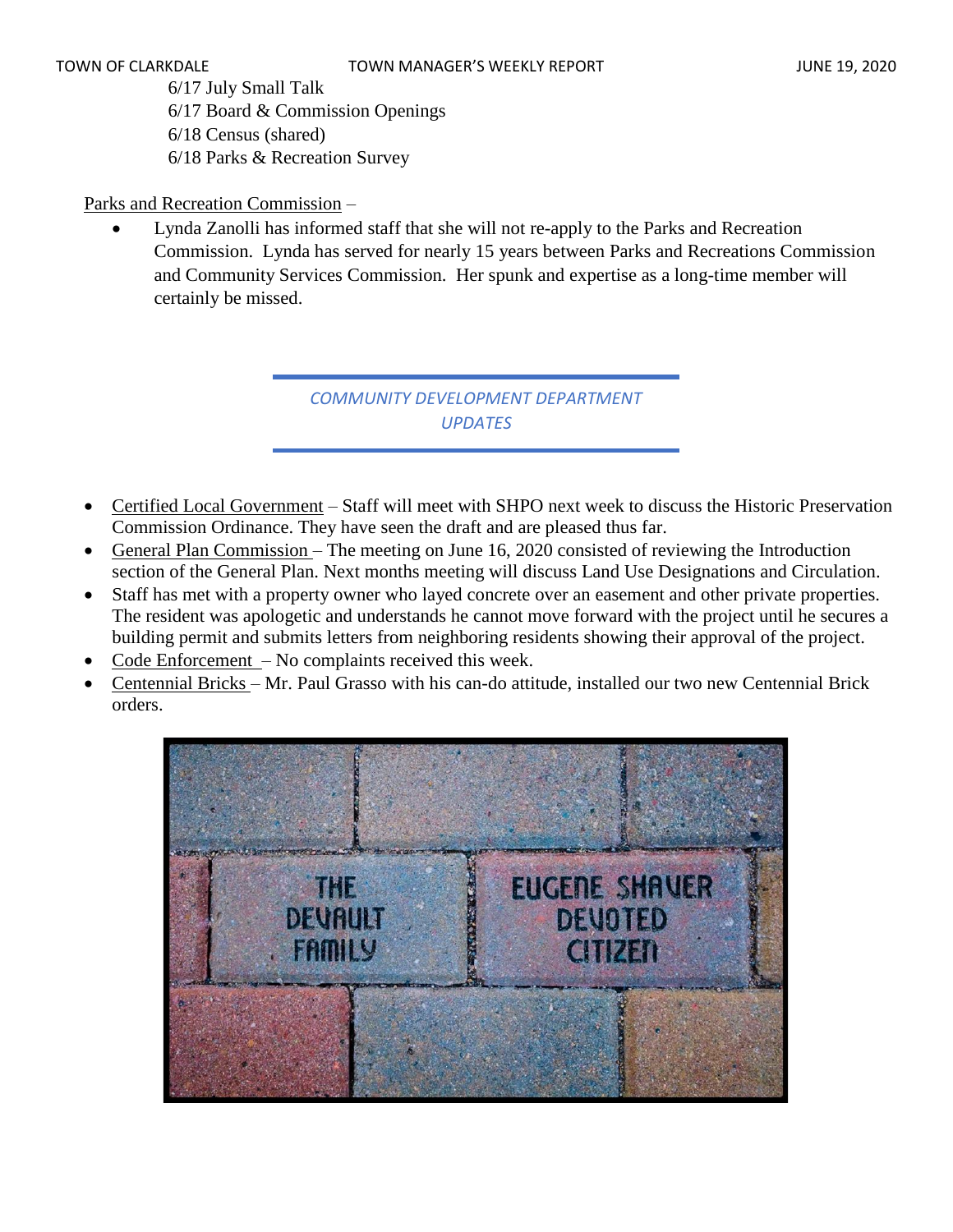| <b>ITEM</b>              | <b>DETAILS</b>                         | FEE:       |
|--------------------------|----------------------------------------|------------|
|                          | 00683 - CREATIVE WELLNESS              | \$30.00    |
|                          | 00241 - CLARKDALE HISTORICAL SOCIETY   | \$30.00    |
|                          | 00776 - CHIP'S SPRAYING SERVICE        | \$30.00    |
|                          | 00832 - JOHN HALE CONSTRUCTION, LLC    | \$30.00    |
|                          | 00607 - HAVEN'S ROOFING                | \$30.00    |
|                          | 00945 - FRIENDS OF THE LIBRARY         | \$30.00    |
|                          | 00995 - RED ROCK FENCE CO              | \$30.00    |
|                          | 00207 - PIPER'S PLUMBING INC           | \$30.00    |
|                          | 00999 - 1112 MAIN STREET CLARKDALE     | \$30.00    |
|                          | 00704 - VIOLETTE'S BAKERY CAFE, LLC    | \$30.00    |
|                          | 00206 - RISING SUN MINI STORAGE        | \$30.00    |
|                          | 00332 - MISANY ENGINEERING & MACHINING | \$30.00    |
|                          | 01084 - PARK HOTEL                     | \$30.00    |
|                          | 01117 - SMELTER TOWN BREWERY           | \$30.00    |
|                          | 00249 - ROTO-ROOTER                    | \$30.00    |
|                          | 00795 - ARCHER CONSTRUCTION, LLC       | \$30.00    |
|                          | 00005 - ARCHITECTURE WORKS GREEN, LLC  | \$30.00    |
|                          | 00044 - MESCAL CANYON RETREAT AT CANDL | \$30.00    |
|                          | 00632 - LA FIDUCIARY SERVICES LLC      | \$30.00    |
|                          | 00013 - ARIZONA BOTANICAL GARDENS LLC  | \$30.00    |
|                          | 00063 - THE BACKUS BUILDING CO         | \$30.00    |
| <b>BUSINESS LICENSES</b> | 00417 - VERDE VALLEY MOOSE LODGE 1449  | \$30.00    |
|                          | 00985 - ISMAEL'S LANDSCAPING & TREE    | \$30.00    |
|                          | 00612 - UNITED CONSTRUCTION GROUP LLC  | \$30.00    |
|                          | 00509 - SEDONA ELECTRIC LLC            | \$30.00    |
|                          | 00088 - EXOTICA JEWELRY, INC           | \$30.00    |
|                          | 00838 - MULTI-ETCH LLC                 | \$30.00    |
|                          | 00345 - #1 SANDWICH SHOP               | \$30.00    |
|                          | 00388 - #1 FOOD STORE                  | \$30.00    |
|                          | 00756 - KOKOPELLI VILLA                | \$30.00    |
|                          | 00240 - ENERGY ROOFERS                 | \$30.00    |
|                          | 00048 - BUILDER SERVICES GROUP INC     | \$30.00    |
|                          | 00611 - MARTENSON CONSTRUCTION LLC     | \$30.00    |
|                          | 01099 - VIVINT SOLAR                   | \$30.00    |
|                          | 00191 - JEROME ELKS LODGE #1361        | \$30.00    |
|                          | 00994 - PIERCE WINES ARIZONA, LLC      | \$30.00    |
|                          | 00886 - MINGUS MECHANICAL LLC          | \$30.00    |
|                          | 00687 - ASPHALT PAVING & SUPPLY        | \$30.00    |
|                          | 00786 - MINGUS GEM & MINERAL CLUB      | \$30.00    |
|                          | 01149 - CLEAR COUNRTY BUILDERS         | \$30.00    |
|                          | 00931 - SIERRA MARKETING PARTNERS      | \$30.00    |
|                          | 00047 - BLANCHARD ELECTRIC INC.        | \$30.00    |
|                          | 00426 - CHRIS CONNOLLY INC             | \$30.00    |
|                          |                                        | \$1,290.00 |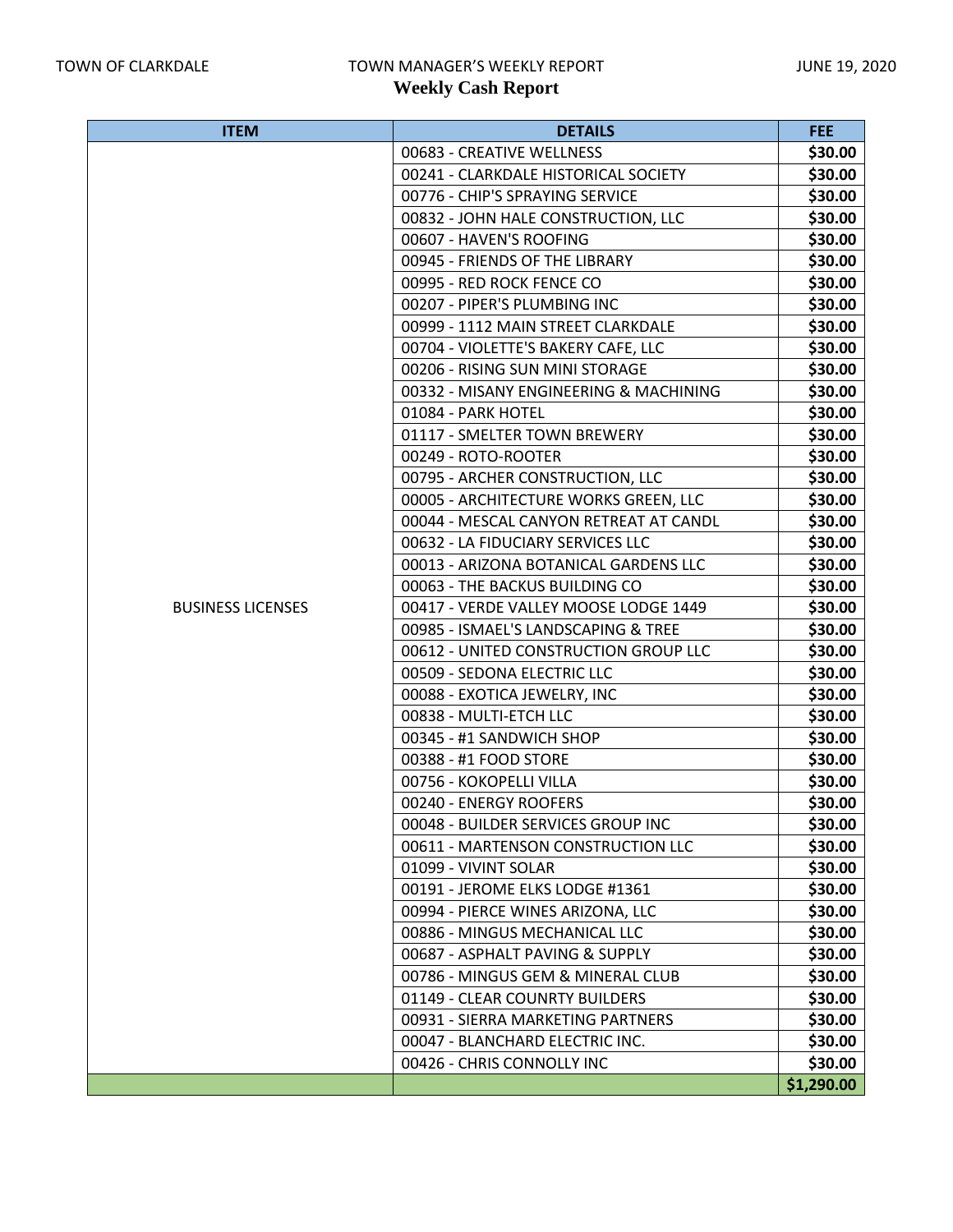*POLICE DEPARTMENT UPDATES*

#### **Major incidents reported to the department for the week of 6/10 through 6/16/20:**

- $6/11/20$  A woman walking her dog in the Black Hills neighborhood reported that another dog came out of its yard to attack her dog. Officer Godina spoke with the attacking dog's owner, who was cited for two town code violations – no dog license and no proof of rabies vaccination. There were no injuries.
- $6/11/20$  Officer Deming responded to Foothills Terrace twice for a verbal disorderly situation that turned into the arrest of a woman for possession of drug paraphernalia, underage liquor consumption, and disorderly conduct per domestic violence.
- $6/14/20$  Officer Deming and Sgt. Smith went to the Dollar General parking lot for a call about a man sleeping in his car. The man was evaluated at VVMC for safety before being taken to jail for possession of narcotics and paraphernalia.

| <b>Total Calls</b>                                  | 45 |
|-----------------------------------------------------|----|
| <b>Calls Criminal in Nature</b>                     | 8  |
| <b>Traffic Stops</b>                                | 7  |
| Citations                                           |    |
| Warnings                                            | 6  |
| $Citations - non-traffic$                           | 2  |
| <b>Requests for Citizen Assistance</b>              | 5  |
| <b>Animal Problems</b>                              | 3  |
| <b>Requests by Other Agencies</b><br>for Assistance | 5  |
| Responses to Calls at the RAPs                      | 3  |
| <b>Domestic Violence Calls</b>                      |    |

- 6/14/20 Officer Lohman arrested a man for felony trespassing in Lower Town. He was a former house guest who had been told to leave yet spent the night sleeping at the house.
- 6/15/20 Officer Guth arrested a man for threats, disorderly conduct and seven warrants after the man caused a disturbance in Patio Park, threatened a pedestrian with his car, and made threats at a business on Main Street. The man also admitted to a hit-and-run accident on 89A and Scenic Drive earlier that day, when he struck a light pole and fled from Officer Lohman. Officer Lohman cited the man while in custody for hit-and-run accident and criminal damage.
- 6/15/20 Sgt. Candelaria was called out to a residence in Foothills Terrace for a disorderly individual. The man had just been released from jail on drug-related charges and was being asked to leave the residence by his mother, the homeowner. The man gathered his belongings and left, saying that he had no gas, money, food or place to go. Sgt. Candelaria filled up the man's gas can and gave him some drinks and food. Soon the man began making suicidal threats via text to his mother so Sgt. Candelaria searched for him, eventually locating him in Cottonwood. The man was turned over to Spectrum Mobile Crisis Response Team.
- 6/15/20 Officer Guth received a report of a theft of a campaign sign in the Black Hills neighborhood. He identified the suspects: three juveniles who will be referred to juvenile probation for theft and trespassing.
- 6/16/20 Olsen's Grain reported fraud involving a counterfeit \$100 bill to Officer Lohman. Olsen's was able to narrow down receipt of the bill to two possible transactions. There are no leads due to lack of video evidence.
- 6/16/20 Sgt. Candelaria, Lead Officer Brundridge, Officer Lohman and Chief Taylor responded to Foothills Terrace for a woman found deceased in her home. The death was determined to be of natural causes.